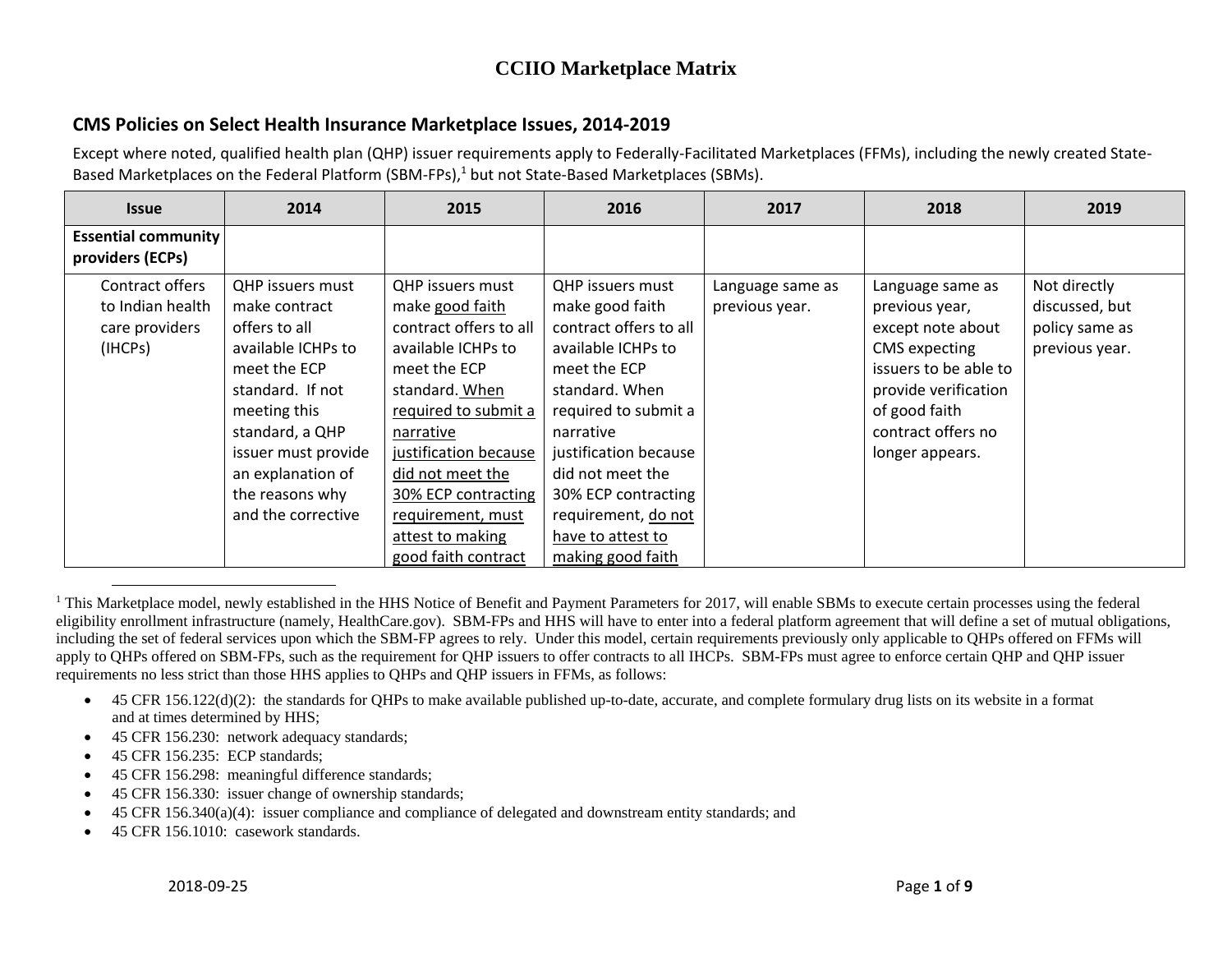### **CMS Policies on Select Health Insurance Marketplace Issues, 2014-2019**

| <b>Issue</b>                                                                      | 2014                                                                | 2015                                                                                                                                         | 2016                                                                                                                                              | 2017                                                                                                                                                        | 2018                               | 2019                                                               |
|-----------------------------------------------------------------------------------|---------------------------------------------------------------------|----------------------------------------------------------------------------------------------------------------------------------------------|---------------------------------------------------------------------------------------------------------------------------------------------------|-------------------------------------------------------------------------------------------------------------------------------------------------------------|------------------------------------|--------------------------------------------------------------------|
|                                                                                   | actions (to be)<br>taken.                                           | offers to all<br>available IHCPs.                                                                                                            | contract offers to all<br>available IHCPs.                                                                                                        |                                                                                                                                                             |                                    |                                                                    |
|                                                                                   | CMS may verify the<br>offering of contracts<br>after certification. | In application,<br>issuer to list the<br>contract offers that<br>it has extended to<br>all available Indian<br>health providers.             | CMS will expect<br>issuers to be able to<br>provide verification<br>of such offers if CMS<br>requests to verify<br>compliance with the<br>policy. |                                                                                                                                                             |                                    |                                                                    |
| Definition of<br>good faith<br>contract offers<br>to ECPs                         | Not discussed.                                                      | QHP issuers must<br>offer contract terms<br>that a "willing,<br>similarly-situated,<br>non-ECP provider<br>would accept or has<br>accepted." | Language same as<br>previous year.                                                                                                                | <b>OHP</b> issuers must<br>"offer contract<br>terms comparable<br>to terms that it<br>offers to a similarly-<br>situated non-ECP<br>provider." <sup>2</sup> | Language same as<br>previous year. | Not directly<br>discussed, but<br>policy same as<br>previous year. |
| Payment rates<br>to FQHCs,<br>including Tribal<br>and urban<br>Indian clinics $3$ | Not discussed.                                                      | For covered services<br>provided by an<br>FQHC, QHP issuers<br>must pay an<br>amount "not less<br>than the amount of<br>payment that would   | Language same as<br>previous year.                                                                                                                | Language same as<br>previous year.                                                                                                                          | Language same as<br>previous year. | Not directly<br>discussed, but<br>policy same as<br>previous year. |

 $\overline{\phantom{a}}$ <sup>2</sup> For Stand Alone Dental Plans (SADPs), the CCIIO Issuer Letter uses the same terminology for what is a "good faith offer" as used in the 2015 and 2016 Issuer Letters, namely "OHP issuers must offer contract terms that a willing, similarly-situated, non-ECP provider would accept or has accepted."

<sup>&</sup>lt;sup>3</sup> These payment rates apply to outpatient health programs or facilities operated by a Tribe or Tribal organization under the Indian Self-Determination Act (Public Law 93-638) or by an urban Indian organization receiving funds under title V of the Indian Health Care Improvement Act for the provision of primary health services.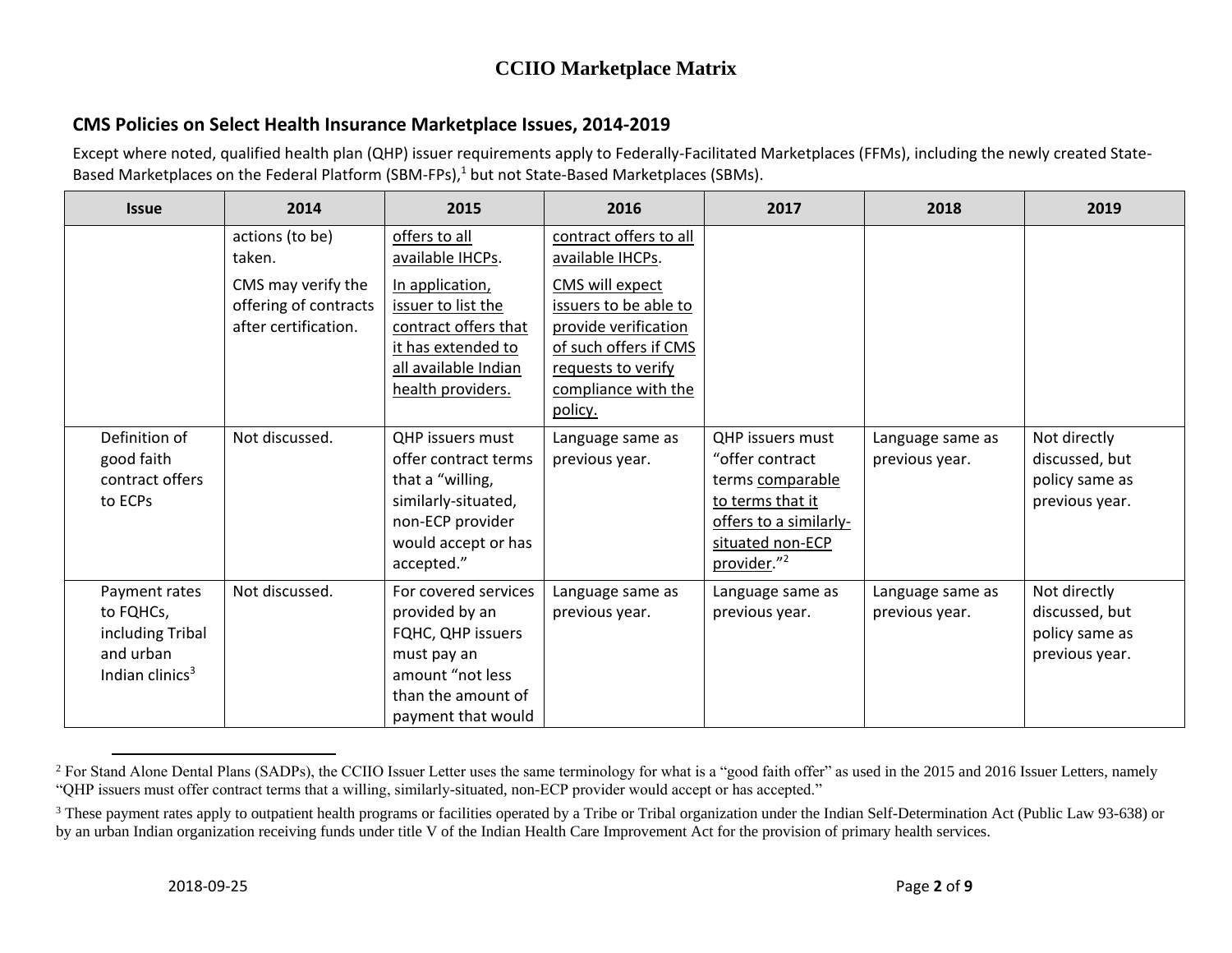### **CMS Policies on Select Health Insurance Marketplace Issues, 2014-2019**

| <b>Issue</b>     | 2014                 | 2015                                                                                                                     | 2016                       | 2017             | 2018             | 2019           |
|------------------|----------------------|--------------------------------------------------------------------------------------------------------------------------|----------------------------|------------------|------------------|----------------|
|                  |                      | have been paid to<br>the center under<br>section 1902(bb) of<br>the Social Security<br>Act for such item or<br>service." |                            |                  |                  |                |
| Inclusion of     | QHP issuer contract  | QHP issuers are to                                                                                                       | <b>QHP</b> issuer contract | Language same as | Language same as | Not directly   |
| Model QHP        | offers to IHCPs must | offer contracts                                                                                                          | offers to IHCPs must       | previous year.   | previous year.   | discussed, but |
| Addendum         | use the Addendum     | "using the                                                                                                               | "apply" the special        |                  |                  | policy same as |
| (Addendum) in    | to meet the ECP      | recommended                                                                                                              | terms and                  |                  |                  | previous year. |
| contracts        | standard (CMS also   | model QHP                                                                                                                | conditions                 |                  |                  |                |
| offered to IHCPs | notes that use of    | Addendum for                                                                                                             | necessitated by            |                  |                  |                |
|                  | the Addendum is      | Indian health                                                                                                            | federal law and            |                  |                  |                |
|                  | voluntary).          | providers developed                                                                                                      | regulations as             |                  |                  |                |
|                  |                      | by CMS." CMS "is                                                                                                         | referenced in the          |                  |                  |                |
|                  |                      | continuing to                                                                                                            | Model QHP                  |                  |                  |                |
|                  |                      | recommend the use                                                                                                        | Addendum.                  |                  |                  |                |
|                  |                      | of the Model QHP                                                                                                         |                            |                  |                  |                |
|                  |                      | Addendum                                                                                                                 |                            |                  |                  |                |
|                  |                      | (Addendum) as                                                                                                            |                            |                  |                  |                |
|                  |                      | described in the                                                                                                         |                            |                  |                  |                |
|                  |                      | 2014 Letter to                                                                                                           |                            |                  |                  |                |
|                  |                      | Issuers." (CMS also                                                                                                      |                            |                  |                  |                |
|                  |                      | notes that use of                                                                                                        |                            |                  |                  |                |
|                  |                      | the Addendum is                                                                                                          |                            |                  |                  |                |
|                  |                      | expected)                                                                                                                |                            |                  |                  |                |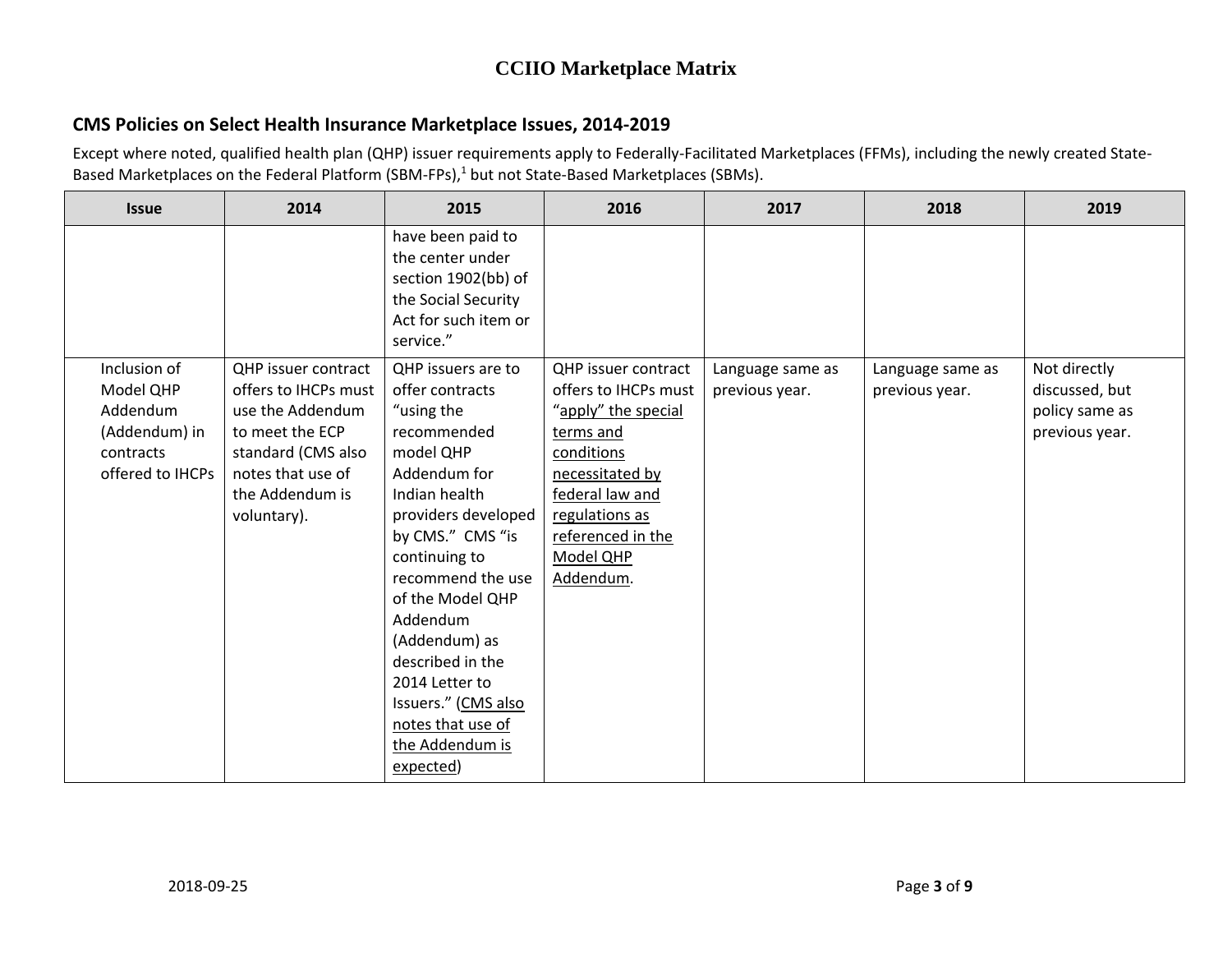### **CMS Policies on Select Health Insurance Marketplace Issues, 2014-2019**

Except where noted, qualified health plan (QHP) issuer requirements apply to Federally-Facilitated Marketplaces (FFMs), including the newly created State-Based Marketplaces on the Federal Platform (SBM-FPs),<sup>1</sup> but not State-Based Marketplaces (SBMs).

| <b>Issue</b>       | 2014                  | 2015             | 2016             | 2017                      | 2018                      | 2019             |
|--------------------|-----------------------|------------------|------------------|---------------------------|---------------------------|------------------|
| Inclusion of       | HHS compiled a        | Same as previous | Same as previous | To remain on the          | CMS will include on       | Language same as |
| <b>ECPs on HHS</b> | "non-exhaustive list  | year.            | year.            | HHS ECP List, IHCPs       | the HHS ECP List          | previous year.   |
| <b>ECP List</b>    | of available ECPs"    |                  |                  | and other ECPs            | eligible providers        |                  |
|                    | (HHS ECP List),       |                  |                  | must submit a             | that submitted an         |                  |
|                    | based on data it and  |                  |                  | revised entry to          | ECP petition during       |                  |
|                    | other federal         |                  |                  | provide missing           | the ECP petition          |                  |
|                    | agencies              |                  |                  | required data             | window. QHP               |                  |
|                    | maintained, and       |                  |                  | (IHCPs and other          | issuers will be           |                  |
|                    | allowed QHP issuers   |                  |                  | <b>ECPs seeking</b>       | permitted to "write-      |                  |
|                    | to include qualified  |                  |                  | placement on the          | in" providers not on      |                  |
|                    | providers not on the  |                  |                  | list for the first time   | HHS ECP List in           |                  |
|                    | list when calculating |                  |                  | also must submit          | order to satisfy          |                  |
|                    | whether they met      |                  |                  | the petition). $4$ QHP    | requirement. <sup>6</sup> |                  |
|                    | the ECP standard.     |                  |                  | issuers will no           |                           |                  |
|                    |                       |                  |                  | longer be permitted       |                           |                  |
|                    |                       |                  |                  | to "write-in"             |                           |                  |
|                    |                       |                  |                  | providers not on          |                           |                  |
|                    |                       |                  |                  | HHS ECP List in           |                           |                  |
|                    |                       |                  |                  | order to satisfy          |                           |                  |
|                    |                       |                  |                  | requirement. <sup>5</sup> |                           |                  |

 $\overline{\phantom{a}}$ 

<sup>&</sup>lt;sup>4</sup> This requirement will apply in 2018; CCIIO relaxed this requirement for 2017. The 2017 HHS ECP List included available ECPs based on data maintained by CMS and other federal agencies, as well as provider data that CMS received directly from providers through the ECP petition process for the 2017 plan year.

<sup>&</sup>lt;sup>5</sup> As a transition to this new policy, CMS allowed issuers to count their qualified ECP write-ins toward satisfaction of the 30 percent ECP standard for plan year 2017 as long as the issuer arranged that the written-in provider had submitted an ECP petition to CMS by no later than August 22, 2016.

<sup>&</sup>lt;sup>6</sup> The 2018 Issuer Letter called for the elimination of the "write-in" process; however, the Market Stabilization final rule issued on April 18, 2017, allowed issuers to continue to identify ECPs through this process, provided that the issuers arranged for these providers to submit an ECP petition to HHS by no later than the deadline for issuer submission of changes to their QHP application.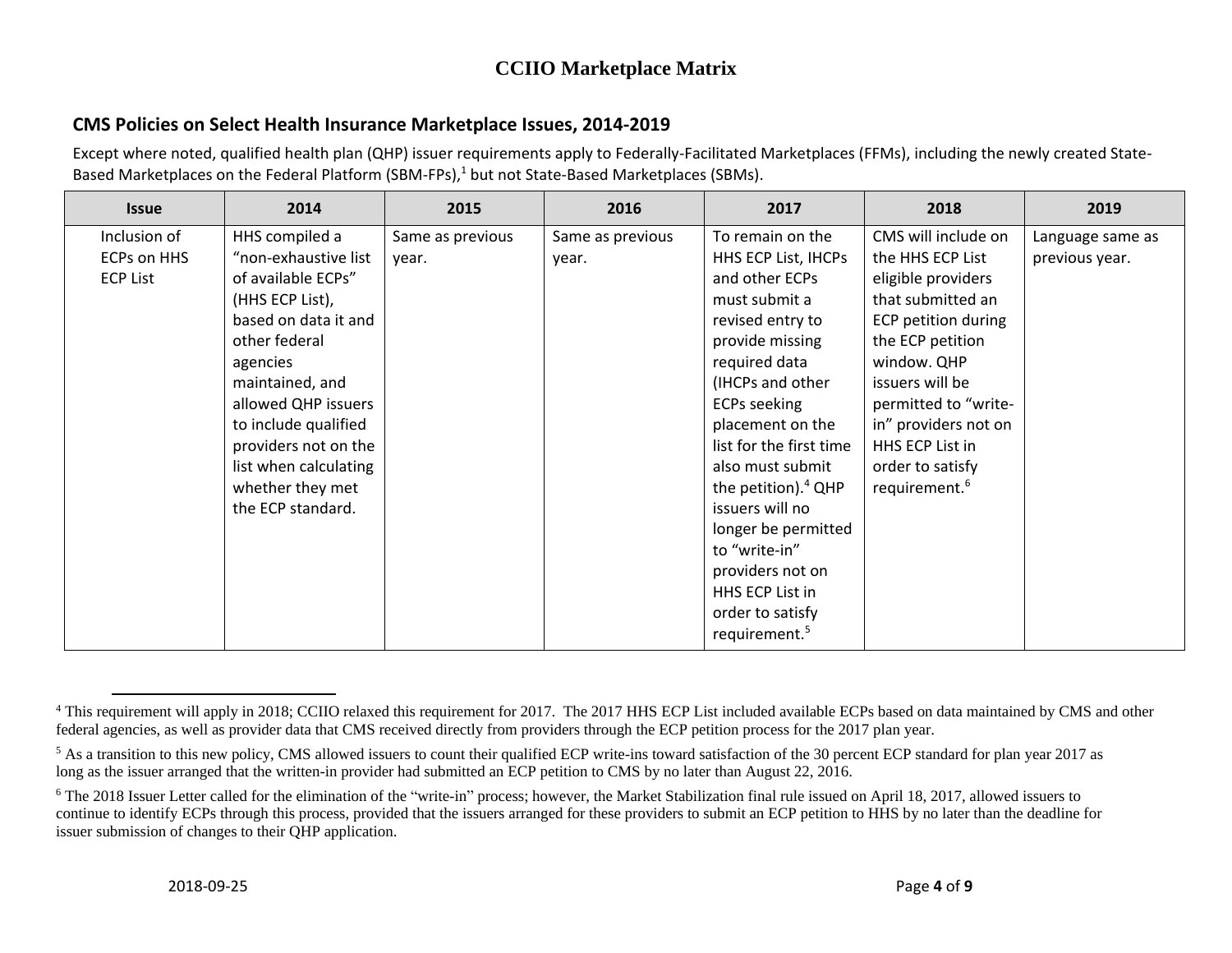### **CMS Policies on Select Health Insurance Marketplace Issues, 2014-2019**

| <b>Issue</b>          | 2014                  | 2015           | 2016           | 2017                  | 2018           | 2019           |
|-----------------------|-----------------------|----------------|----------------|-----------------------|----------------|----------------|
| Hardship              | Tribal members and    | Not directly   | Not directly   | The Marketplace       | Not directly   | Not directly   |
| exemption (from       | IHS-eligible          | discussed, but | discussed, but | will no longer make   | discussed, but | discussed, but |
| shared                | individuals can       | policy same as | policy same as | eligibility           | policy same as | policy same as |
| responsibility        | apply for an          | previous year. | previous year. | determinations for    | previous year. | previous year. |
| payment): Eligibility | exemption through     |                |                | exemptions based      |                |                |
| determination and     | the Marketplace. In   |                |                | on Tribal             |                |                |
| claiming exemption    | addition to Tribal    |                |                | membership or IHS     |                |                |
|                       | members who can       |                |                | eligibility. (New)    |                |                |
|                       | establish eligibility |                |                | eligibility           |                |                |
|                       | for an exemption      |                |                | determinations are    |                |                |
|                       | through the federal   |                |                | made only through     |                |                |
|                       | tax-filing process,   |                |                | tax-filing process.   |                |                |
|                       | IHS eligible persons  |                |                | Al/ANs who already    |                |                |
|                       | are provided that     |                |                | have received an      |                |                |
|                       | option as well        |                |                | exemption             |                |                |
|                       | (applicable for 2014  |                |                | certificate number    |                |                |
|                       | and subsequent        |                |                | (ECN) from the        |                |                |
|                       | years). Persons in    |                |                | Marketplace can       |                |                |
|                       | either category each  |                |                | continue to use       |                |                |
|                       | claim exemption       |                |                | their ECN on their    |                |                |
|                       | through tax-filing    |                |                | federal income tax    |                |                |
|                       | process. (In          |                |                | return to claim this  |                |                |
|                       | regulations, not      |                |                | exemption until       |                |                |
|                       | Issuer Letter)        |                |                | such time that they   |                |                |
|                       |                       |                |                | no longer qualify for |                |                |
|                       |                       |                |                | the exemption. (In    |                |                |
|                       |                       |                |                | regulations, not      |                |                |
|                       |                       |                |                | Issuer Letter.)       |                |                |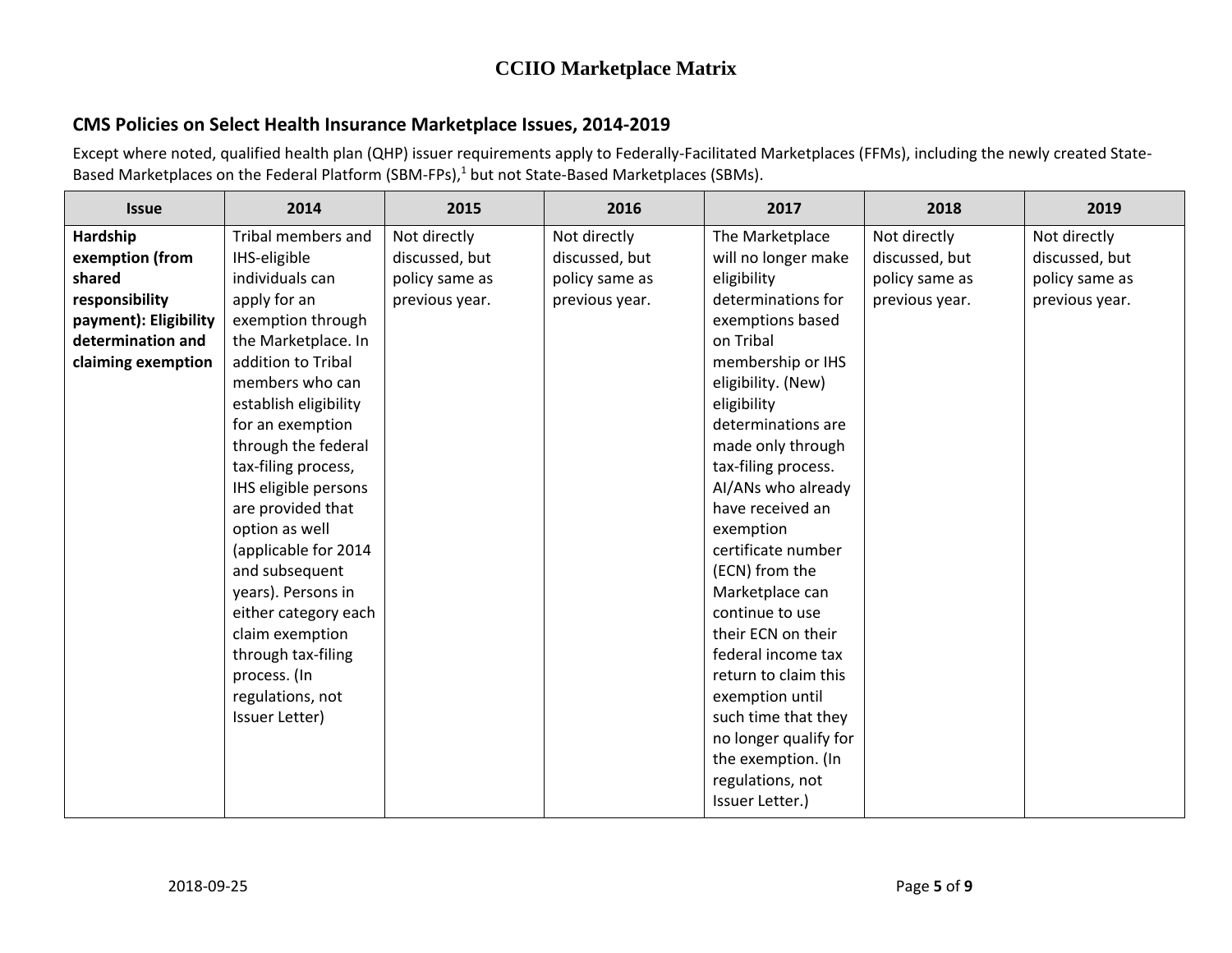### **CMS Policies on Select Health Insurance Marketplace Issues, 2014-2019**

| <b>Issue</b>                                                                | 2014                                                                                                                                                                                         | 2015                                                                                                                                                                              | 2016                               | 2017                               | 2018                                                                                                                              | 2019                                                               |
|-----------------------------------------------------------------------------|----------------------------------------------------------------------------------------------------------------------------------------------------------------------------------------------|-----------------------------------------------------------------------------------------------------------------------------------------------------------------------------------|------------------------------------|------------------------------------|-----------------------------------------------------------------------------------------------------------------------------------|--------------------------------------------------------------------|
| Network adequacy                                                            |                                                                                                                                                                                              |                                                                                                                                                                                   |                                    |                                    |                                                                                                                                   |                                                                    |
| Inclusion of<br>certain<br>percentage of<br>available ECPs <sup>7</sup>     | <b>QHP</b> issuers must<br>contract with at<br>least 20% of<br>available ECPs in the<br>service area of their<br>plan(s).                                                                    | QHP issuers must<br>contract with at<br>least 30% of<br>available ECPs in the<br>service area of their<br>plan(s).                                                                | Language same as<br>previous year. | Language same as<br>previous year. | QHP issuers must<br>contract with at<br>least 20% of<br>available ECPs in the<br>service area of their<br>$plan(s).$ <sup>8</sup> | Language same as<br>previous year.                                 |
| Inclusion of at<br>least one ECP<br>from each<br>category in each<br>county | <b>OHP</b> issuers must<br>offer contracts in<br>good faith to at<br>least one ECP in<br>each ECP category<br>in each county in<br>the service area of<br>their plan(s), where<br>available. | Language same as<br>previous year.                                                                                                                                                | Language same as<br>previous year. | Language same as<br>previous year. | Language same as<br>previous year.                                                                                                | Not directly<br>discussed, but<br>policy same as<br>previous year. |
| <b>Provider directory</b><br>information on<br><b>ICHPs</b>                 | QHP provider<br>directories should<br>include information<br>about whether the<br>provider is an IHCP.                                                                                       | QHP provider<br>directories should<br>include information<br>about whether the<br>provider is an IHCP,<br>and directory<br>information for<br><b>IHCPs should</b><br>describe the | Not discussed.                     | Not discussed.                     | Not discussed.                                                                                                                    | Not discussed.                                                     |

 $\overline{\phantom{a}}$ <sup>7</sup> Also, see discussion under "Inclusion of ECPs on HHS ECP List" under "ECPs" above.

<sup>8</sup> Under the Market Stabilization final rule issued on April 18, 2017, CMS relaxed this requirement from 30 percent to 20 percent for 2018.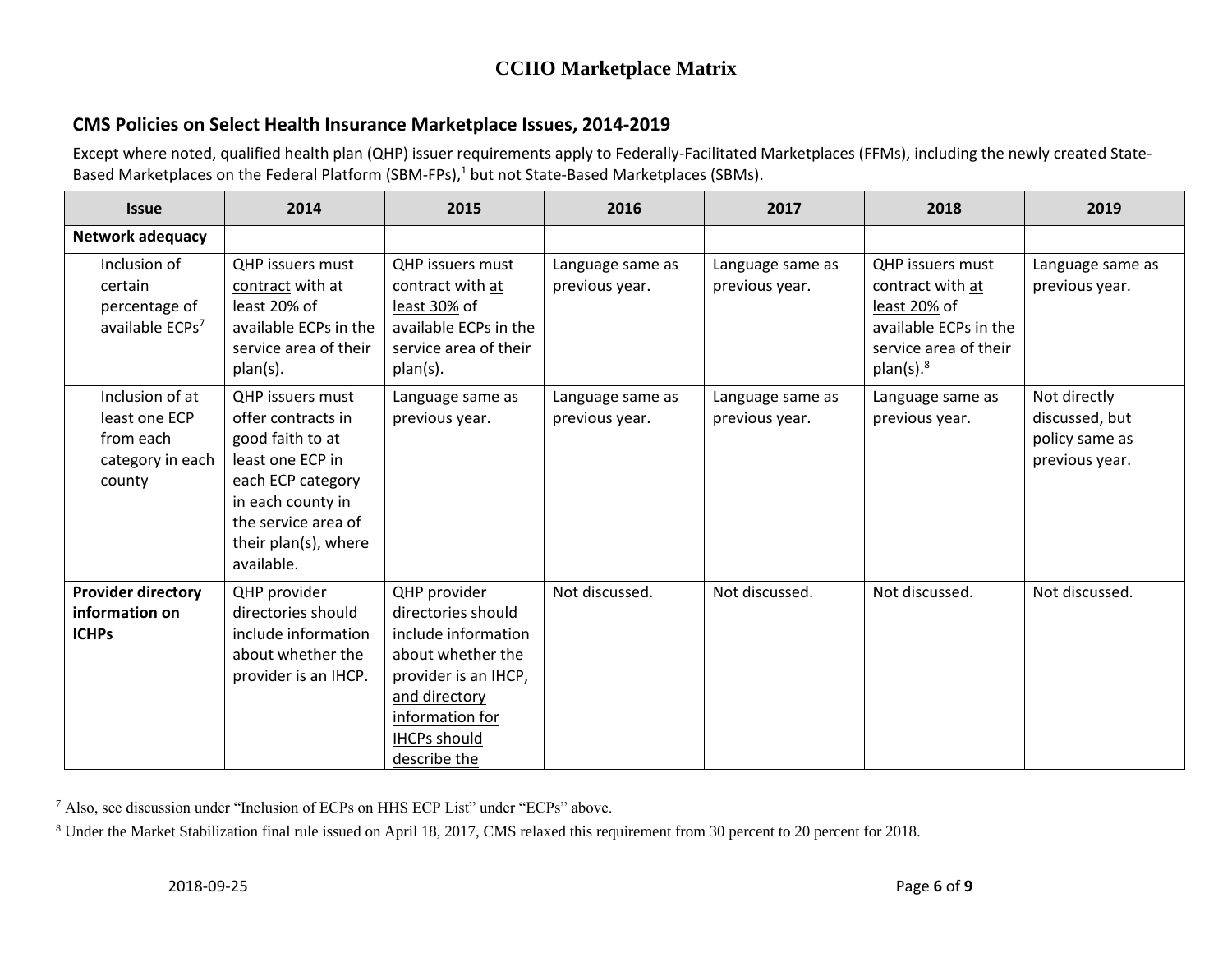### **CMS Policies on Select Health Insurance Marketplace Issues, 2014-2019**

| <b>Issue</b>                                                      | 2014                                                   | 2015                                                                                                                                                                                                                             | 2016                                                                                                                                                                                                               | 2017                               | 2018                                             | 2019                                                               |
|-------------------------------------------------------------------|--------------------------------------------------------|----------------------------------------------------------------------------------------------------------------------------------------------------------------------------------------------------------------------------------|--------------------------------------------------------------------------------------------------------------------------------------------------------------------------------------------------------------------|------------------------------------|--------------------------------------------------|--------------------------------------------------------------------|
|                                                                   |                                                        | population they<br>serve, as some<br><b>IHCPs might limit</b><br>services to AI/ANs.                                                                                                                                             |                                                                                                                                                                                                                    |                                    |                                                  |                                                                    |
| <b>Summary of</b><br><b>Benefits and</b><br>Coverage (SBC)9,10,11 | QHP issuers must<br>prepare an SBC for<br>their plans. | <b>QHP</b> issuers must<br>prepare an SBC for<br>their plans but do<br>not have to prepare<br>an SBC for each plan<br>variation, such as<br>the zero cost-<br>sharing variation<br>and the limited<br>cost-sharing<br>variation. | <b>QHP</b> issuers must<br>prepare an SBC for<br>their plans and must<br>prepare an SBC for<br>each plan variation,<br>such as the zero<br>cost-sharing<br>variation and the<br>limited cost-sharing<br>variation. | Language same as<br>previous year. | Language same as<br>previous year. <sup>12</sup> | Not directly<br>discussed, but<br>policy same as<br>previous year. |
| <b>Tribal sponsorship</b><br>of premiums (third-                  | In § 156.1250, CMS<br>"requires issuers of             | Language same as<br>previous year (in                                                                                                                                                                                            | Added reference to<br>regulations (45 CFR                                                                                                                                                                          | Not directly<br>discussed, but     | Issuers "offering<br>individual market           | Not directly<br>discussed, but                                     |

 $\overline{\phantom{a}}$ <sup>9</sup> This requirement generally applies to both FFMs and SBMs, as well as outside the Marketplace.

<sup>&</sup>lt;sup>10</sup> In April 2016, CMS finalized a new sample SBC template, which issuers had to begin using on the first day of the first open enrollment period that started on or after April 1, 2017 (effectively the 2018 plan year).

<sup>&</sup>lt;sup>11</sup> CMS on July 13, 2016, released sample SBC templates for a limited cost-sharing variation (L-CSV) plan and a zero cost-sharing variation (Z-CSV) plan. CMS posted these documents on the CCIIO Web site and shared them with QHP issuers as a reference tool, but issuers do not have to use these templates. The sample L-CSV SBC is available at [https://www.cms.gov/CCIIO/Resources/Forms-Reports-and-Other-Resources/Downloads/SBC-2017-Template-AI-AN-limited-6-7-16-clean-508-MM.PDF.](https://www.cms.gov/CCIIO/Resources/Forms-Reports-and-Other-Resources/Downloads/SBC-2017-Template-AI-AN-limited-6-7-16-clean-508-MM.PDF) The sample Z-CSV SBC is available at [https://www.cms.gov/CCIIO/Resources/Forms-Reports-and-Other-Resources/Downloads/SBC-2017-Template-AI-AN-zero-6-7-16-clean-508-MM.PDF.](https://www.cms.gov/CCIIO/Resources/Forms-Reports-and-Other-Resources/Downloads/SBC-2017-Template-AI-AN-zero-6-7-16-clean-508-MM.PDF)

<sup>&</sup>lt;sup>12</sup> The Issuer Letter reads (on page 82), "With advice and input received through tribal consultation, CMS released sample completed SBCs for an AI/AN limited costsharing plan and an AI/AN zero cost-sharing plan. As with the other SBC documents, these documents are posted to the CMS website and can be used as a resource for issuers to develop SBCs for AI/AN consumers in zero cost-sharing or limited cost-sharing plans."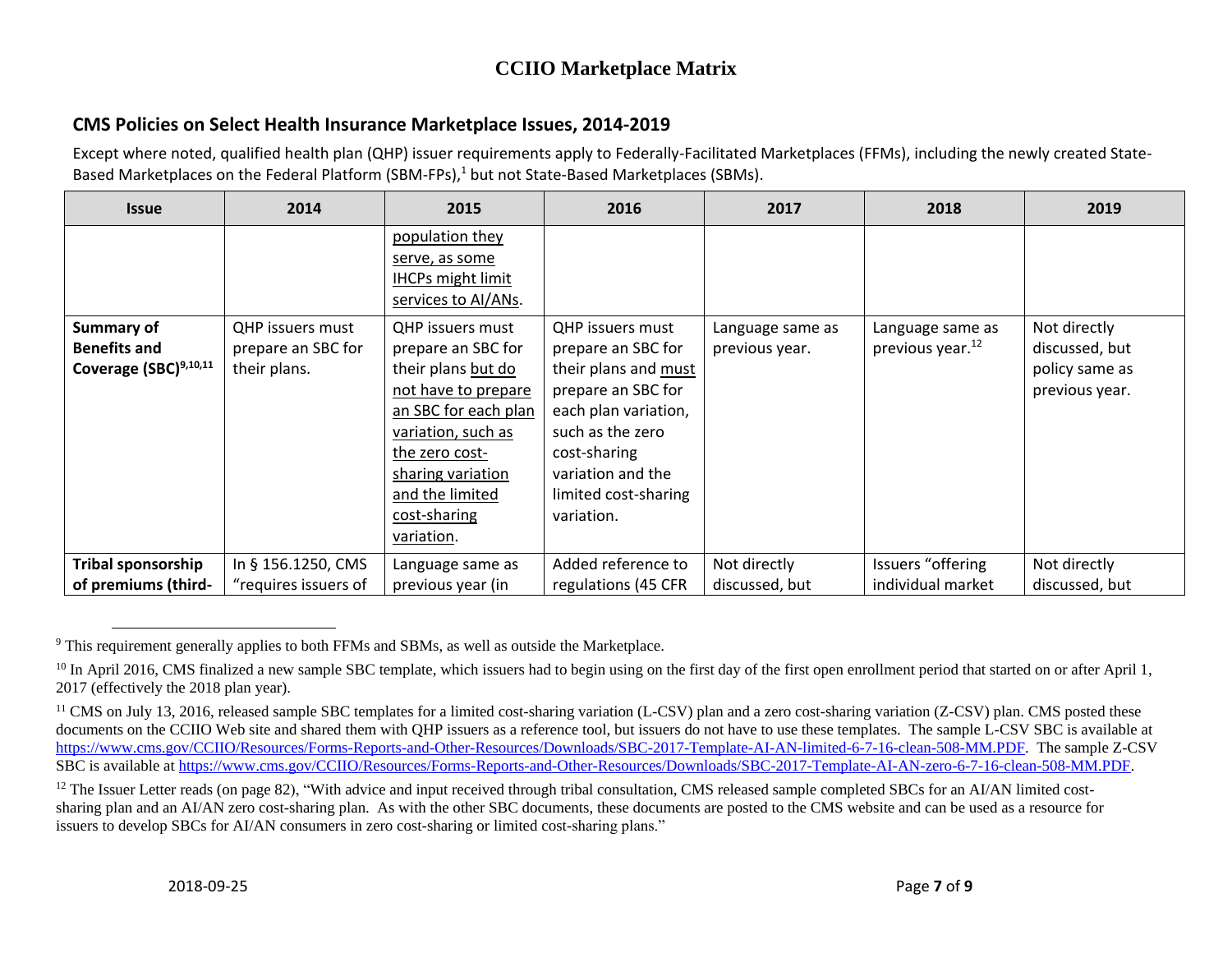### **CMS Policies on Select Health Insurance Marketplace Issues, 2014-2019**

Except where noted, qualified health plan (QHP) issuer requirements apply to Federally-Facilitated Marketplaces (FFMs), including the newly created State-Based Marketplaces on the Federal Platform (SBM-FPs),<sup>1</sup> but not State-Based Marketplaces (SBMs).

| <b>Issue</b>       | 2014                  | 2015             | 2016           | 2017                   | 2018               | 2019           |
|--------------------|-----------------------|------------------|----------------|------------------------|--------------------|----------------|
| party payment of   | QHPs to accept        | regulations, not | § 156.1250) in | policy same as         | QHPs, including    | policy same as |
| premiums and cost- | premium and cost-     | Issuer Letter).  | Issuer Letter. | previous year.         | SADPs, and their   | previous year. |
| sharing)           | sharing payments      |                  |                | (Regulations at 45     | downstream         |                |
|                    | made on behalf of     |                  |                | CFR § 156.1250         | entities, must     |                |
|                    | enrollees by          |                  |                | remain in place.) $13$ | accept premium     |                |
|                    | Indian tribes, tribal |                  |                |                        | and cost-sharing   |                |
|                    | organizations, and    |                  |                |                        | payments on behalf |                |
|                    | urban Indian          |                  |                |                        | of QHP enrollees   |                |
|                    | organizations." (In   |                  |                |                        | from  [a]n Indian  |                |
|                    | regulations, not      |                  |                |                        | tribe, tribal      |                |
|                    | Issuer Letter.)       |                  |                |                        | organization, or   |                |
|                    | In Issuer Letter,     |                  |                |                        | urban Indian       |                |
|                    | CMS noted that it     |                  |                |                        | organization."     |                |
|                    | assessed its various  |                  |                |                        |                    |                |
|                    | systems to            |                  |                |                        |                    |                |
|                    | determine how         |                  |                |                        |                    |                |
|                    | FFMs could            |                  |                |                        |                    |                |
|                    | establish a process   |                  |                |                        |                    |                |
|                    | to facilitate         |                  |                |                        |                    |                |
|                    | sponsorship and       |                  |                |                        |                    |                |
|                    | concluded FFMs do     |                  |                |                        |                    |                |
|                    | not have the ability  |                  |                |                        |                    |                |
|                    | to establish such a   |                  |                |                        |                    |                |
|                    | process.              |                  |                |                        |                    |                |
|                    | <b>CMS</b> encourages |                  |                |                        |                    |                |
|                    | T/TO/Us to work       |                  |                |                        |                    |                |

<sup>&</sup>lt;sup>13</sup> In the HHS Notice of Benefit and Payment Parameters for 2017, CMS proposed, but ultimately did not adopt, a policy that would have required Tribes (and other entities) that engage in sponsorship to notify HHS, indicating their intent to sponsor individuals and the number of individuals they intend to sponsor.

 $\overline{\phantom{a}}$